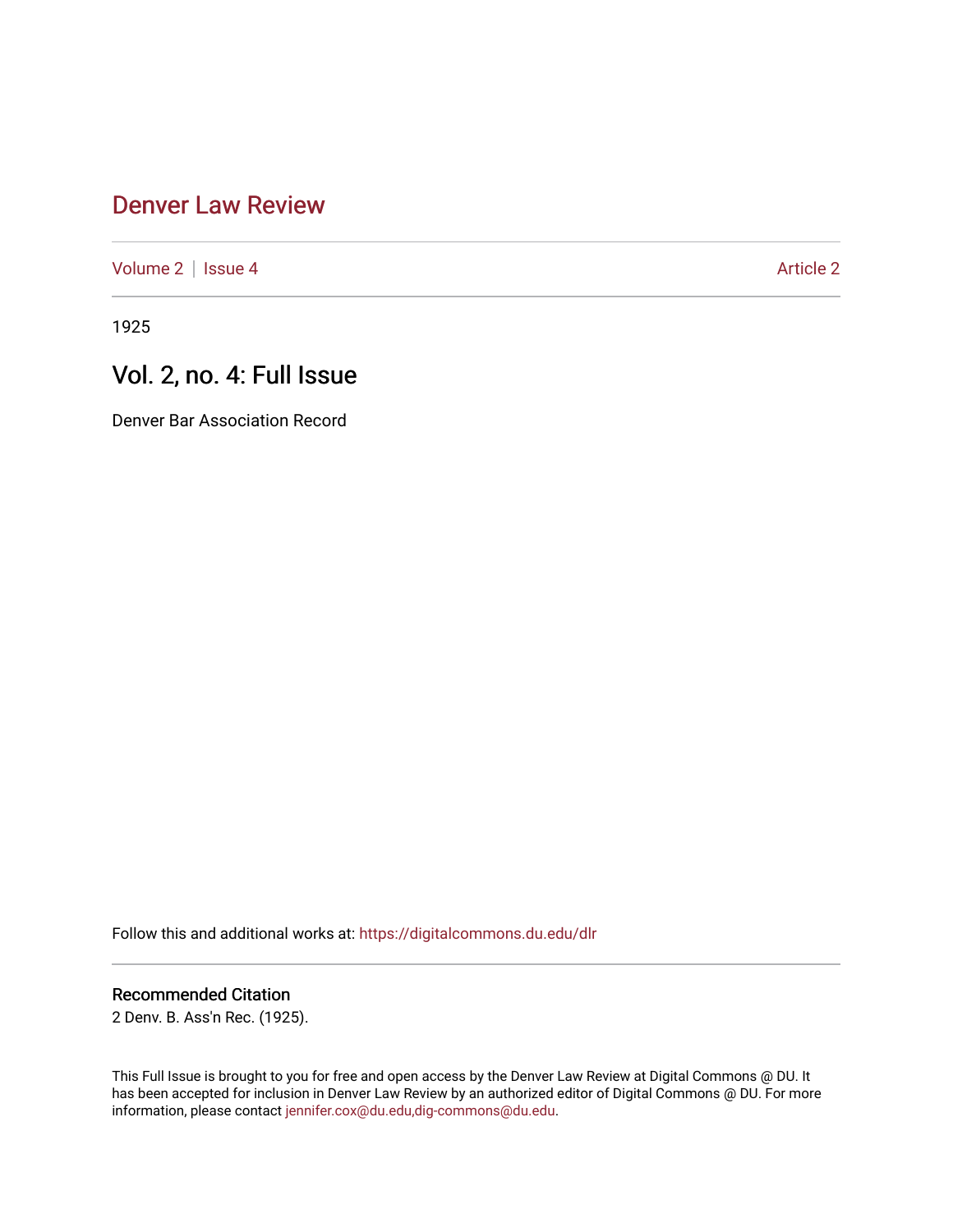

## *Report of Nominating Committee*

"In the selection of candidates, the sole consideration of your Committee on Nomination of Officers **was** to find **men who** would carry *on* the active work of this Association and extend some of the constructive work which the Association has started during the past year.

The test applied in making these selections was past performance in the work of the Association.

After a careful canvass the Committee feels that each of the nominees has, by his record in the Association, qualified for the office for which he is named.

The action of the Committee is unanimous in making the following nominations:

| First Vice-PresidentHenry McAllister, Jr.  |  |
|--------------------------------------------|--|
| Second Vice-PresidentRobert W. Steele, Jr. |  |
| TrusteesCharles R. Brock, B. C. Hilliard   |  |

Respectfully submitted,

WILBUR F. DENIOUS, FRANK N. BANCROFT, RICHARD S. FILLIUS. CARL WHITEHEAD, THOMAS WOODROW, Committee."

Editor's Note: Further nominations may be made in accordance with our by-laws, a copy of which is printed herein.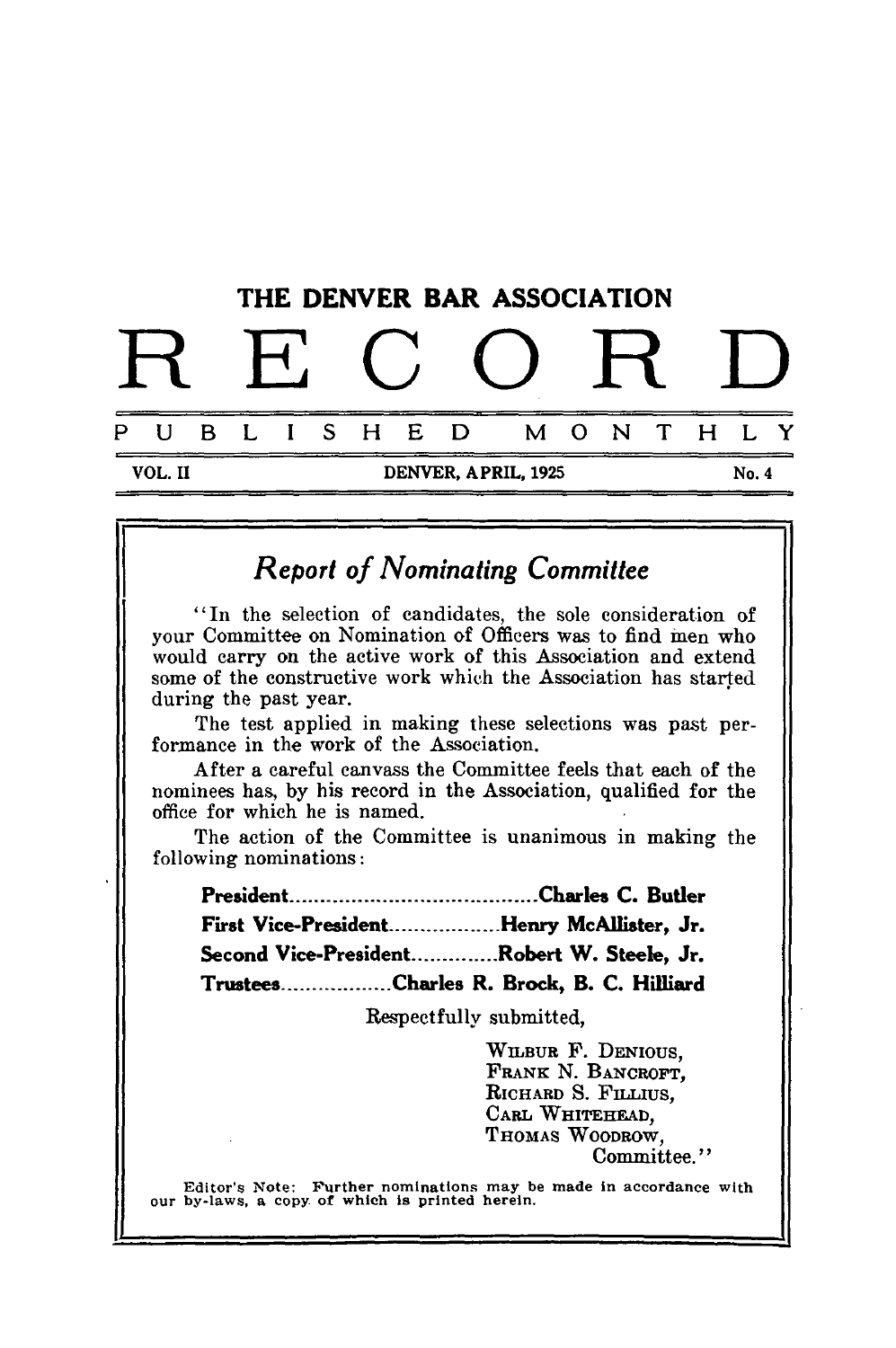### **Cbe** Denver Bar Association Record

| <b>OFFICERS</b>                                                                                                                                                 |
|-----------------------------------------------------------------------------------------------------------------------------------------------------------------|
| Stanley T. WallbankPresident<br>Kenneth W. Robinson<br>First Vice-President<br>W. W. Grant, Jr.,<br>Second Vice-President                                       |
| Jacob V. SchaetzelSecretary<br>718 Symes Bldg., Phone Main 3158                                                                                                 |
| EXECUTIVE COMMITTEE<br>Stanley T. Wallbank Wilbur F. Denious<br>Kenneth W. Robinson Charles C. Butler<br>W. W. Grant, Jr. William E. Hutton<br>Robert W. Steele |
| EDITORIAL COMMITTEE<br>Peter H. Holme Richard H. Hart<br>Joseph E. Cook                                                                                         |
| Published by<br>The Denver Bar Association and de-<br>voted to the interests of that<br>Association.<br>Office, 718 Symes Bldg., Denver, Colo.                  |
| Vol. II<br>Denver, April, 1925<br>No. 4                                                                                                                         |
|                                                                                                                                                                 |

#### **ELECTION OF OFFICERS FOR 1925-1926**

In accordance with Article Seven, Section Three of the By-Laws, the president has appointed the following nominating committee: Wilbur F. Denious, chairman; Frank **N.** Bancroft, Richard **S.** Fillius, Carl Whitehead, Thomas R. Woodrow.

Attention of all members is directed to the further provisions of the same section, which give members the right to submit additional names as candidates for the various offices, and the whole section is therefore quoted for your information. **A** president, two vice-presidents, and two trustees will be elected.

#### **Article VII**

Section **3.** At least sixty days before the annual meeting of the Association the President shall appoint a nominating committee consisting of five members, to nominate a President, a First Vice-President, a Second Vice-President, two Trustees,

and as many other Trustees as may be required to fill any vacancies on the Board of Trustees. The Secretary shall thereupon notify all members of the Association of the appointment of such committee, and invite them to send to him the names of such persons as they may desire to propose for the consideration of the committee. The Nominating Committee shall, at least one month before the annual meeting, make the nominations and send the same to the Secretary of the Association, who shall thereupon send a list of such nominees to all members of the Association and notify them that further nominations may be made by filing with the Secretary, at least fifteen days before the annual meeting, the name or names of additional candidates bearing the written request of at least twenty members of the Association. The Secretary shall send notice of the annual meeting at least ten days before the time appointed for the meeting, and shall send therewith a printed list of all the nominations made as aforesaid and indicate thereon which were made by the Nominating Committee. No ballots for persons other than those nominated as aforesaid shall be received or counted at the election.

#### **A CORRECTION**

The Record last month inadvertently credited the last part of a reently credited the last part of a re-<br>cent article of Chase A. Withrow to Charles S. Thomas, and called it an installment of the famous "Old installment of the famous "Old<br>Timers" speech. We make the cor-<br>rection now in justice to Mr. Withrow, and incidentally ask his indulg- ence.

#### **THREE LAWYERS JUMP SOUTHEAST**

Andrew W. Gillette, Henry H. Clark and Leroy **J.** Williams have removed their offices from the Foster Building to suite **926** Equitable Building.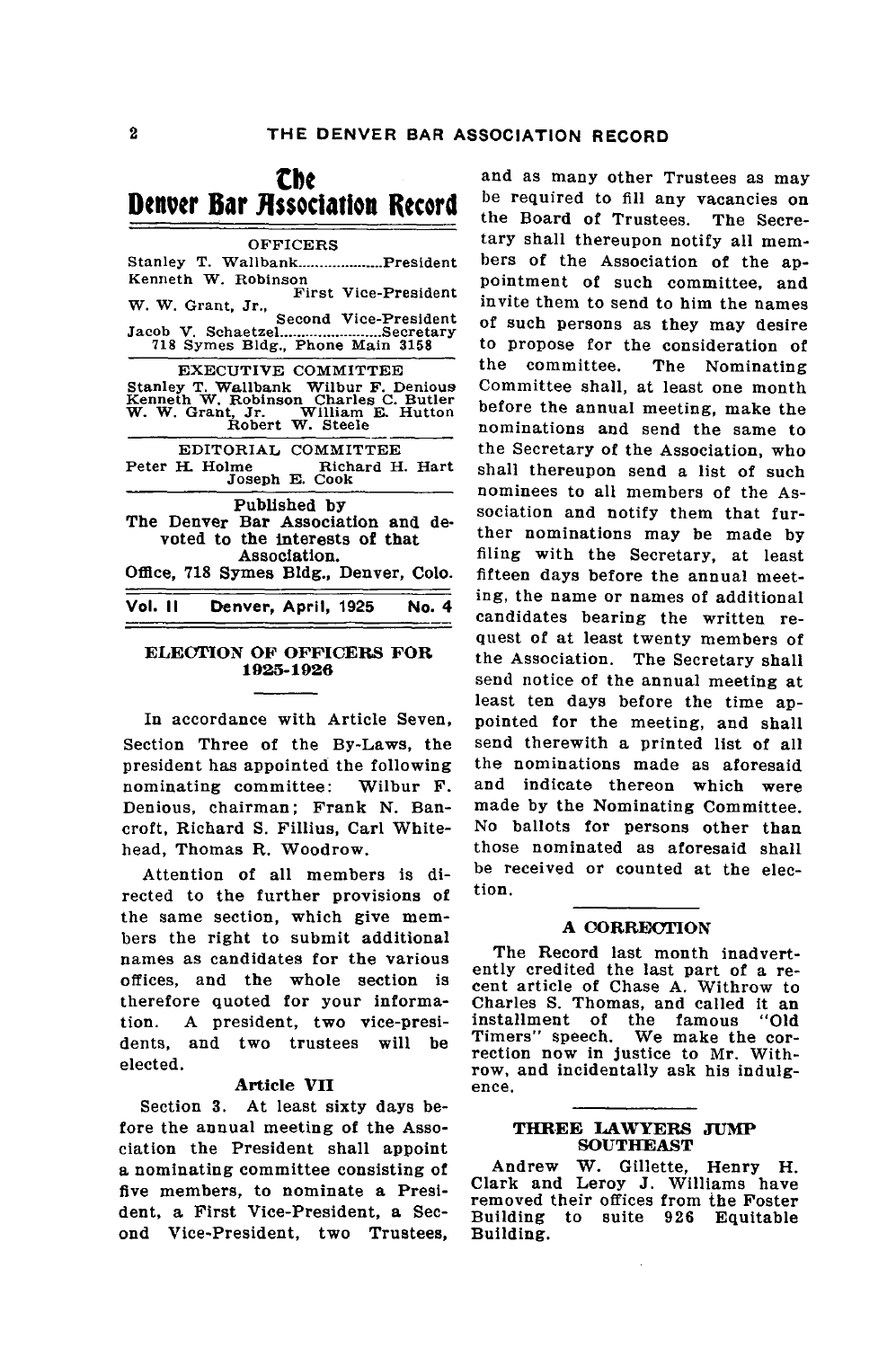#### **ThO3AS** JEFFERSON-THE **LAWYER**

Several weeks ago we asked Mr. Craig to prepare an essay on Jefferson. He has submitted the following article, which the Record feels is especially timely, inasmuch as Jefferson's birthday will be celebrated April 13.

#### (By Albert G. Craig)

Thomas Jefferson, lawyer, politician, scholar, statesman, President and patriot, of him, as any of these, could many encomiums be written. As a lawyer, however, the third Presi- (ent of tile United States and the author of the Declaration of Independence is seldom appreciated and least remembered. Born in that commonwealth whose sunny clime produced so many revolutionary pat $rots \longrightarrow Virginia \longrightarrow Thomas\ Jefferson$ was by every token of birth and environment an aristocrat. The son of affluent parents, he found himself at the age of seventeen a student at the William and Mary College. Many educators still bespeak the virtues of the small college as against the great complex universities of the present day. In this connection it is interesting to note that no one college has furnished more than three Presidents. Only two have furnished three, Harvard and William and Mary. Monroe, Tyler and Jefferson from William and Mary, the two Adams and Roosevelt from Harvard. Princeton has furnished two, Madison and Wilson. No other can boast more than one name. When we remember the meager attendance of William and Mary and its modest endowment we are persuaded that neither attendance nor endowments in themselves necessarily make a great school. John Marshall, perhaps more useful than many Presidents, was a product of this humble little Virginia college.

After graduation Jefferson studied law in the office of George Wythe, as did also John Marshall. At this period Jefferson was well-to-do, tested by the standards of that day. Five thousand acres of Virginia land were his, together with fifty-two slaves to till this vast estate and make it productive. He had no need to practice law. He might have spent his days as a Virginia gentleman, living upon his vast estate and entertaining extensively. However, his active mind would have none of this and he plunged into the practice of law with as much enthusiasm and hard work as though he were the head of a large office in one of 'our American cities of today. From the outset his practice was large and lucrative for those pre-revolutionary times. The first year he had sixty-eight cases in the general court, the second year one hundred fifteen and in the third one hundred ninety-eight. Yet, he was chiefly an office lawyer because of a weakness of voice which prevented him from becoming a great advocate. Jefferson never was a great public speaker. By personal contact and with the pen was his influence most potent. It is impossible to determine where the work of the lawyer ends and that of legislator commences. To speak of Jefferson the lawyer we must consider Jefferson the legislator. The achievements of the two are one. Had Jefferson not been a member of the legal fraternity the results of his legislative labors would have been mediocre. Only seven brief years mark his active legal career and yet it must be those seven years that gave his mind that training which made him such a valuable servant to his country during his long public life of approximately forty years. Jefferson's public service is hardly equaled by any other man whose name is prominent in American his-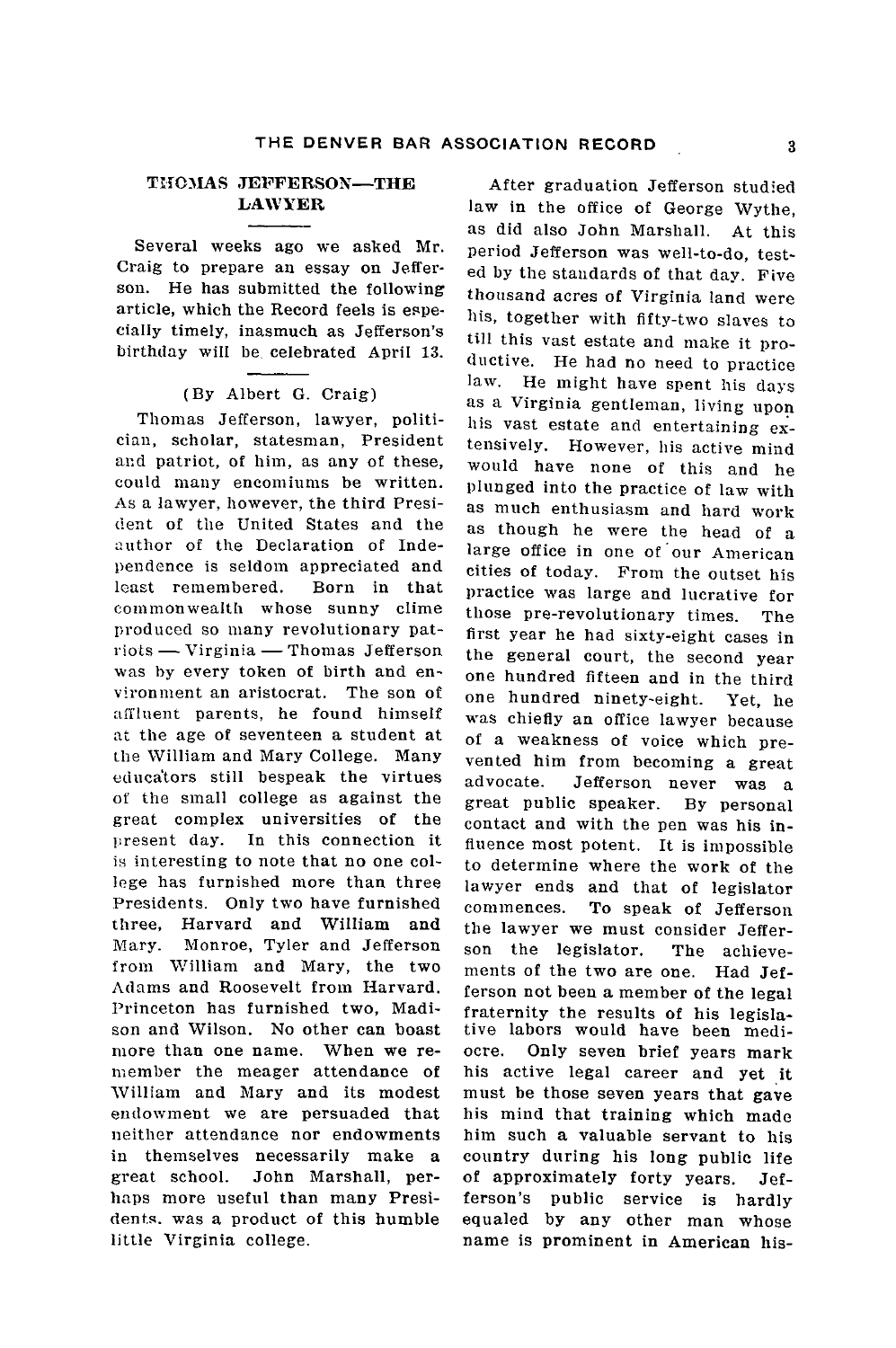tory. Member of Congress, Governor of Virginia, Minister to France, Secretary of State, Vice-President and President-in all of these high places **did** he serve with credit to his country, but at a sacrifice of his personal estate.

Ever have the lawyers been the John the Baptists, crying aloud against the oppressors of the day. Jefferson with a pen did that which Patrick Henry and Samuel Adams did with their voices.

As a member of the Second Continental Congress which opened its memorable session in June, **1776,** he was at that session on June 11th elected to the first place on a committee chosen to draft a declaration touching relations with the Mother Country. On the committee with him were John Adams, Roger Sherman, Robert Livingston and Benjamin Franklin. **All** of these recognized his great legal ability and turned over to him the preparation of this most important document. After a fiery ordeal of criticism but with slight changes, the words of Jeffer-<br>son were adopted. The production son were adopted. of this immortal declaration of human rights should be added to Jefferson's legal labors. To dwell upon its effect over subsequent history would be to question the information of the readers of this Journal. What is the declaration more than a complaint prepared for the consideration of the High Court of Public Opinion? Were **I** to conclude here, Jefferson's fame as a lawyer ought to be secure. Not knowing themselves what enduring fame their representative had earned **by** reason of his labors, the people of Jefferson's district reelected him to the Congress at Philadelphia, but he, feeling the need of reform legislation in his native state, declined the place and accepted a more humble position as a member of the Legislature of Virginia, called

the House of Burgesses. Is this not an example worthy of emulation? Should not the test of our desire for public preferment be "Where can we serve?" Within five days after he took his seat he brought forth bills which were destined to be famous because of their influence on legislation throughout the nation in years to come. Though himself an aristocrat he introduced three measures which hit at the foundation of property rights in the old dominion. His law enabled tenants in tail to convey such property in fee simple and a bill to do away with the old system of entail was certainly an innovation in that conservative community. The crashing of this system almost in a day did much to open Virginia to trade, now that the property of the landed aristocracy could be reached **by** creditors. Even with a more ruthless hand did he attack the principal of primo geniture. In reply to one critic of this reform who proposed that the eldest son take a doubled proportion of the property if not all, Jefferson replied: "No, not until he can eat a double allowance of food and do a double allowance of work."

The established church came next and the initial steps laid in this session became the basis of religious reform in many places, and this in a legislature whose membership was largely composed of citizens who were of the favored religious body. While no less a patriot than Patrick Henry was, raising his voice for political freedom, there were at this same time Virginia Baptists in prison for daring to raise their voice in an effort to persuade others to share their religious convictions. Who can but admit that this reform found its way a few years later into the fabric of the Federal Constitution? I have only touched upon the important measures advocated **by** Jefferson

.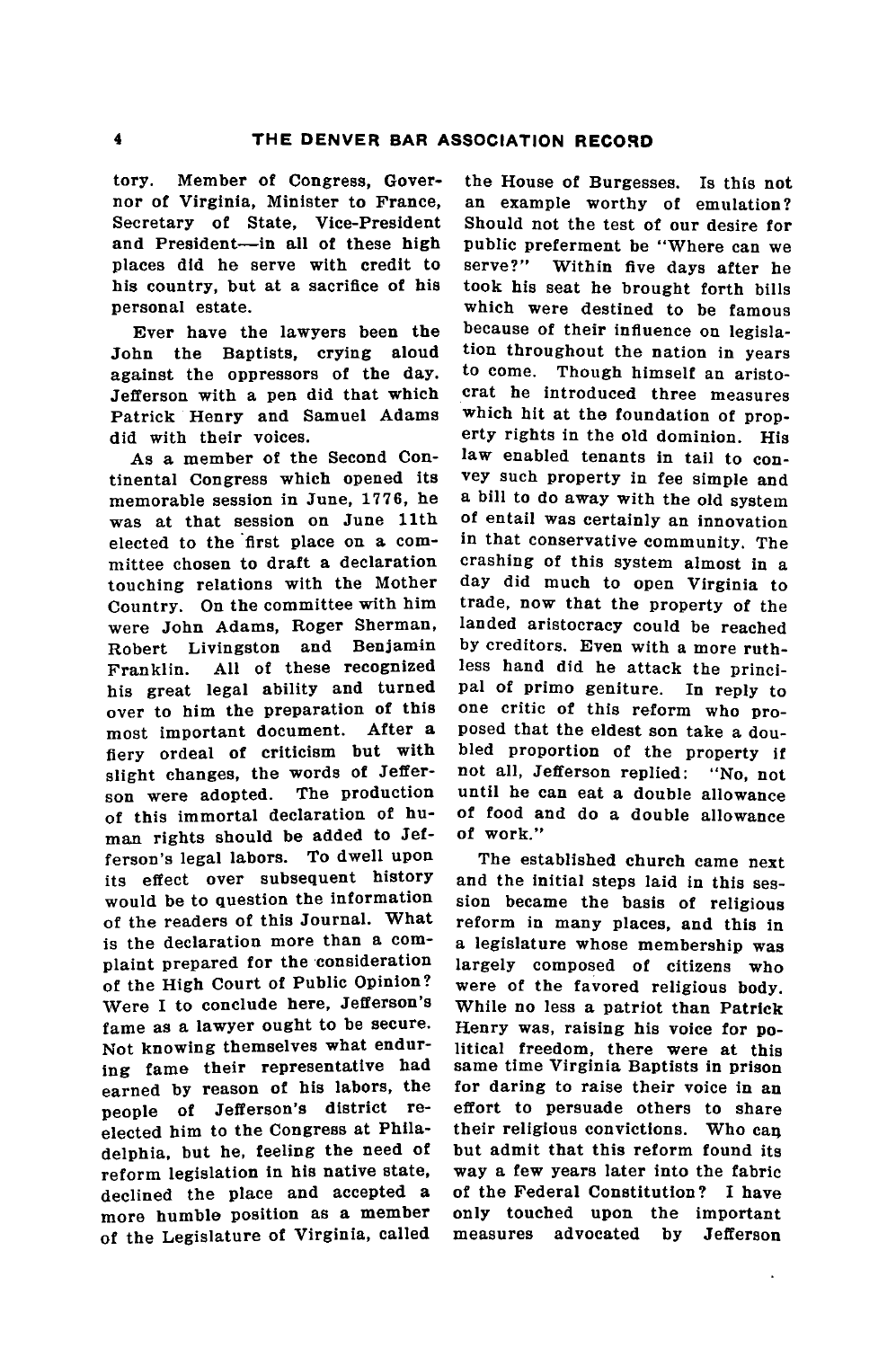while in the Virginia Legislature, among which were his efforts looking to the eventual cessation of slavery. In fact, he secured the passage of a **bill** prohibiting the importation of slaves into Virginia.

Space does not permit further discussion of Jefferson's extended public career, including his great services to education in the founding of the University of Virginia. **All** these later labors are not the subject of this paper, but his early efforts as a lawyer and legislator are so often forgotten in the discussion of his greater and more illustrious achievements that it is worth while for lawyers to consider what he accomplished as a member of their profession.

He died July 4, **1826,** or half a century to the day from the day the immortal declaration was adopted. John Adams, his predecessor as President and signer of the Declaration of Independence, but for many years his political enemy, who in after life became Jefferson's fast friend, died the same day only a few hours later, not knowing, however, that death had taken his friend in distant Virginia. Adams' last words were "Thomas Jefferson still lives." Singular indeed that these two great leaders of our country in its early days should have each departed this life fifty years from the date of the adoption of the declaration and the birth of the nation whose destinies they so largely shaped.

Among Jefferson's papers was found a sketch for a granite stone which he desired for his monument, with these words to be inscribed upon it:

Here was buried

Thomas Jefferson

Author of the Declaration of Independence

**Of** the statute of Virginia for Religious Freedom

And Father of the University of Virginia,

and today on a simple gravestone among the Virginia hills may still be found this same simple epitaph.

#### **DON'H WORRY WITH THOSE CONTRIBUTIONS!**

Last month we made an appeal for contributions to the Record. We'll admit the response hasn't swamped **US.**

But seriously, judges and lawyers of Denver, we need your co-operation, and any and all articles of interest to bench and bar will be appreciated. Send your article now!

#### **JAKE WORRIES CHARLIE**

Jacob **J.** Lieberman, not many moons ago a member of this asso-<br>ciation, is showing several Native Sons how they do things in Denver. Jake has busted into the famous Chaplin equity suit out there, ar-<br>rayed against the world-renowned<br>comedian. To prove he's giving To prove he's giving Charlie lots to worry about, besides his Lita, read the following excerpt from a recent number of the Los<br>Angeles Express:

"Who's going to get Charlie Chaplin's pants and his **big** feet when he's This was demanded of Superior Judge **J.** L. Hudner **by J. J.** Lieberman, one of the attorneys for the defense in the equity suit of Charlie Chaplin to grant him a monopoly for his costume and grim- aces under the action to prevent Charles Amador from imitating him, and the Western Feature Productions from releasing films made **by** the defendant.

**"** 'The most extraordinary phase **of** the suit is the plea that Chaplin be granted a perpetual monopoly to the character which he portrays,' said Lieberman in his argument. "This would mean that even after his death this character could never be portrayed on the stage or screen.'

#### **TREASURER OF BAR ASSOCIA-TION STUNNED**

#### (Taken from our correspondence)

"This Record cost **10c,** please read course I read it, and find it very interesting. Here is your ten cents. (Signed) **J.** K. P. McCallum.

That's the stuff. We are going to frame the ten-cent piece, not because we don't need the money, **but** just to encourage the editors in their work. At least it shows that their efforts are appreciated **by** some.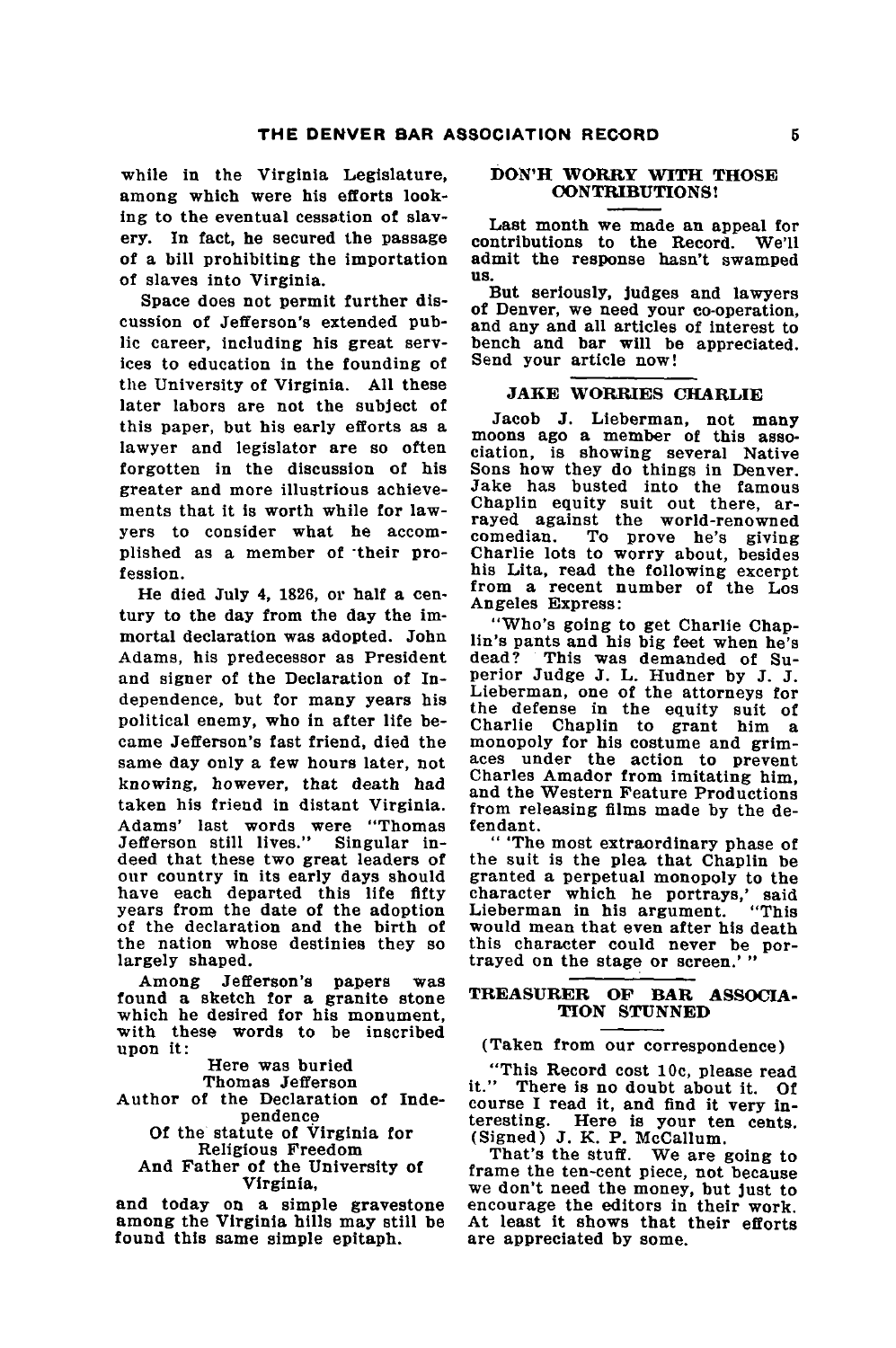#### **"TILE FIRST HUNDRED YEARS"**

Mr. Whitehead is a brand new lawyer, turned out last June. The Record asked him to prepare a treatise on some of his experiences making bread and butter in those first lean months as a practitioner. Here it is:

(By Bryan L. Whitehead) Ten years or so, ago, I made up my mind that some day I would be a lawyer, but at that time I did not have the remotest idea what being a lawyer, or practicing law was like. **A** lawyer, in fact, made up my mind for me, and he did it by the ease, celerity, and dispatch with which he separated me and a ten dollar bill, which represented to me nearly a week's wages. The occasion of the separation was the only time I ever consuited a lawyer in the role of a client. I remember the event vividly. He had an imposing reception room; there were book cases along the walls, filled with ponderous tomes, which even my lay eye could see were law books; the office smelled and reeked of law, and I thought I had surely come to the right place and this was Justice's "Stomping Grounds."

Client after client, at a nod from the stenographer went into the inner o\_\_ice, the "sanctum sanctorum," but none ever came out, and while awaiting my turn the whimsical notion occurred to me that perhaps each was struck dead as he entered the august presence of him whom I had come to consult; and that when I too should enter the last thing in this world my eyes would see, would be a pile of corpses, to which I would add one more. The "Oracle" sat in a large swivel

chair; he had a large and intelligent eye. he had a bulging forehead, and he had a monumental dignity and repose. **My** hand automatically dived into my trousers' pocket, came forth clutching my lonely ten dollar bill. I smoothed the wrinkles from it carefully, even lovingly, I tendered it to him with a deep sense of humility. feeling somehow that it should have been a hundred dollar bill. He reached forth a large and capable hand, and took it from my unresisting grasp; title passed; one moment I was the owner in fee simple of ten dollars lawful currency of the realm; the next he was. and not a word had been spoken. He placed it tenderly in a bill fold with many of its brothers, cousins, aunts, and other

relatives, and by the utter finality of his movements I knew the ten dollar bill and I had parted forever, but **I** was cheered somewhat by the thought that it would not be as lonesome in his pocket book as in mine.

Falteringly I told him my case while he pursed his lips and folded his hands across his ample waist line. At its conclusion he said in solemn, sonorous tones, as though his words would change the orbits of the planets: "I shall write a letter, and then your difficulty will be over." And **thj** singular thing is that he did write a letter, and my difficulty was over. And so after that experience I knew that I was going to be a lawyer. Anyone who could solve a problem that loomed to me as large as the collapse of the entire cosmic scheme, with a two cent stamp and ten minutes time was a person worthy of emulation.

So I studied and in time became a member of the bar. But now that nearly eight moons have waxed and waned since I was admitted to the practice, I am no nearer to the solution of how to acquire that lawyer's impressive, majestic dignity, nor his happy faculty of collecting fees from his clients by the power of his eye. But time for me as yet is young, and perhaps I shall learn.

In the conceit of my youth, when I got my license. I prepared to make the Supreme Court dizzy with learne'1 briefs. In common with most other very young and very green lawyers, I had visions of holding juries spellbound with forensic oratory, of shattering the morale of witnesses by brilliant cross-examinations, of confounding opposing counsel by shrewd and astute maneuvers, and of astonishing His Honor with my wit and learning.

I went into the office of a lawyer, whom I had long admired, and who though young, has made an enviable reputation for himself, and my first assignment was to make a map of a place where an accident had occurred. I was very proud of that map; it was photographically and topographically correct, and it nearly broke my heart when the case was settled out of<br>court, and my map was never used<br>After that I became the "leg man" for the office; I became a demon process server, I prowled the highways late at night, and in the early hours of dawn, seeking the wary defendant to clap a summons on; I ferreted out automobiles to take by attachment,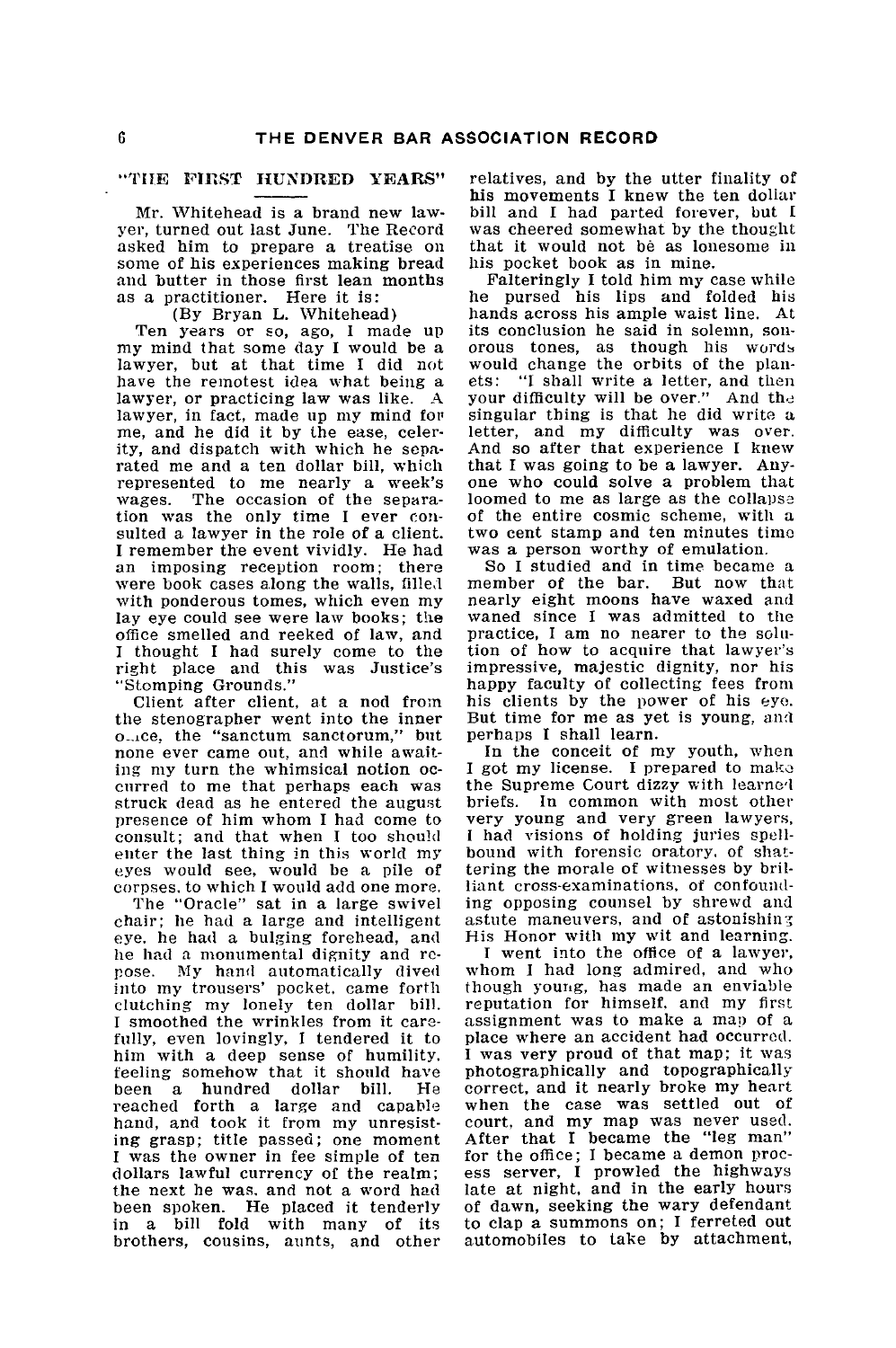**by** skulking in the alleys at night; the soles of my shoes became thin, a wild gleam came into my eye, and like Cassius, **I** had a lean and hungry look.

And during all this time **I** was waiting the advent of a client all my very own. One day a man came into the office and asked for me. I heard him and I rushed out, I seized him by the hand, I beamed upon him, I ushered him into the office with all the dignity and grace I was capable of, mentally wondering what kind of a case he had, who had sent him to me, and how much I should charge him. He was a collector.

Some time later I did have a client and I tried a case in the Justice Court for him. I remember how feverishly I prepared for trial, he was the defendant, and I think I had a dozen or so defenses, and I carried to the Court House nearly as many law books. That trial lingers in my mind<br>like an unpleasant dream. My crosslike an unpleasant dream. My cross- examination was, I know, exceptionally brilliant. What the plaintiff failed to state advantageous to his cause on direct examination I man-<br>aged to bring out on cross. My first question was, I think, "What **did** you say your name was?" and the last, "Are you sure that is where you live?" At the close of the evidence the Judge asked me which side I represented. Upon my telling him that I represented the defendant, he spoke these fateful words, and they sounded to me like the clap of Doom: "Judgment for the plaintiff and assess his damages at ninety-five dollars and thirty-five cents and costs." **I** had lost my first case, and **I** did not sleep well for a week following.

The West Side Court holds a peculiar fascination for me as .c has for every attorney at some time or other.<br>Criminal practice is certainly the one branch of the profession which has some glamour and excitement attached to it. I used to expect to see the brand of Cain on the countenances of the prisoners in the dock, or at least some mark to set them apart from other humans, and show that they belonged to that mysterious class of creatures known as criminals. I found no such mark, they looked, and acted, and spoke just like other people, and many I think, were, and are no more evil at heart than others who will never appear before the Bar of Justice, never appear before the Bar of Justice,<br>in this world, at least.

A kind hearted judge from an outside district, seeing my hungry look, one day assigned me to defend a young woman charged with a second liquor violation. The defendant was out on bond, **my** predecessor having done that much for her and then<br>quit. No one ever prepared more diligently for trial than did I. She came to the office times without num-<br>ber and she never varied her story in the slightest detail. **I** was firmly convinced that she was telling the<br>truth, that she was guiltless of any criminal intent and that I was to be the Don Quixote who would save her. **I** was tilting at a windmill in reality, but **I** did not know it at the She was a girl in her early twenties, and had dissipation not graven its lines, her face would have<br>been rather a prepossessing one. Her name was Dora, and it may have been<br>a foolish, sentimental fondness for<br>Dickens' David Copperfield that made me want to save her from the "Big<br>House." The case was tried she The case was tried, she told the same story on the witness<br>stand that she had told me so many times, and which I believed; she made a good witness, but though I walked very fast, the jury had re-<br>turned their verdict before I got<br>back to the office. I saw her at the jail two days later and she exploded a bombshell beneath me **by** telling me that her whole story was a lie and that she never expected to beat the case anyway. I made then the astonishing discovery that clients do not always tell the truth, even to their lawyers.

I have learned more in these eight months since I have been admitted to the practice than I ever learned in so short a span of time before; some of it has not been pleasant, but all of it, I guess, will be useful. I am not ready as yet to agree with the cynical commentary of some wise-<br>acres who once said that a lawyer<br>was only the catspaw that people used to rake their chestnuts from the fire; nor in the more humorous observation of one of the characters in an early Eighteenth Century play "The law is a sort of hocus-pocus science that smiles in your face while it picks your pocket and the glorious uncertainty of it is of mair use to the professors than the Justice of it."

There is an idea somewhat prevalent that lawyers never do any work,